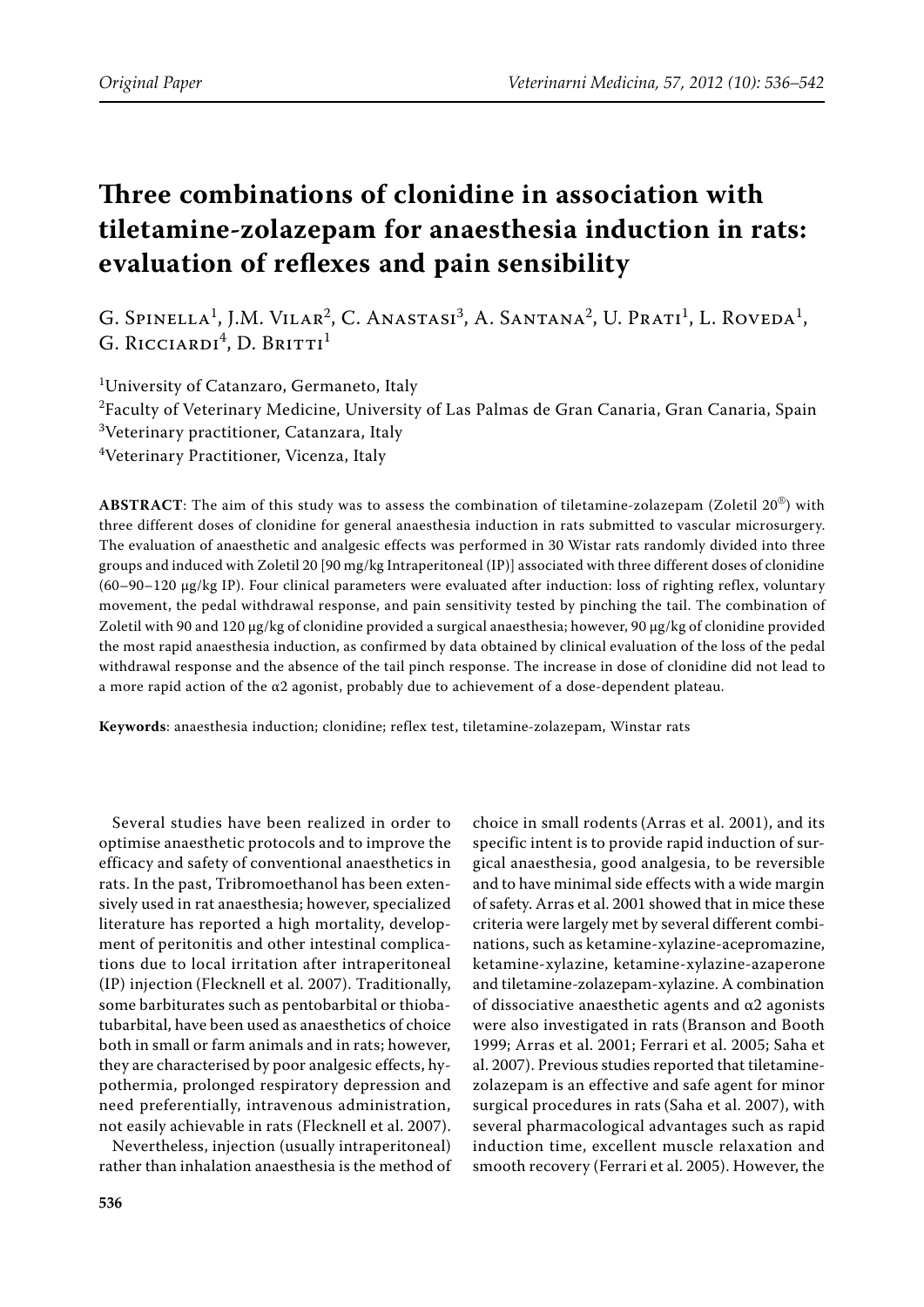disadvantage of dissociative anaesthetics is that the degree of analgesia appears to be great for somatic pain while poor for visceral pain (Flecknell et al. 2007). For this last reason, to obtain a balanced anaesthesia for vascular microsurgery in rats, we devised a protocol with a combination of tiletamine-zolazepam and the  $\alpha$ 2 agonist clonidine.

Clonidine is an  $\alpha$ 2 adrenergic drug originally used as an anti-hypertensive, and has recently been studied in animal research (Ossipov et al. 1997; Yamazato et al. 2001; Kaczynska and Szereda-Przestaszewska 2006; Gil et al. 2009). Clonidine has greater selectivity for the  $\alpha$ 2 adrenergic receptors than for α1 receptors; the ratio of  $α2/α1$  selectivity is lower  $(220:1)$  than other  $\alpha$ 2 agonists such as medetomidine and dexmedetomidine (1600 : 1 and 1620 : 1, respectively), but higher than xylazine (160 : 1) (Barash et al. 2009).

The aim of this work was to clinically evaluate three different doses of clonidine in combination with tiletamine-zolazepam for intraperitoneal induction of general anaesthesia in rats.

Our investigation was based on the evaluation of four recognised parameters in small rodents: loss of righting reflex, absence of voluntary movements, loss of pedal withdrawal response and reaction to tail pinching (Arras et al. 2001; Ferrari et al. 2005; Flecknell et al. 2007).

## **MATERIAL AND METHODS**

Thirty male outbred Wistar rats, 10 weeks of age, were involved in this ethically approved microsurgery procedure. Rats were housed for 15 days in quarantine at the Animal Facility in Catanzaro University (Italy). After quarantine, rats were housed in groups of two in solid floored caging  $(332 \times 150)$ × 130 mm) containing Legnocel litter (Harlan). The temperature in the room was controlled at  $22 \pm 2$ °C and 50–65% humidity. Animals were maintained with an "8 h light–8 h dusk–8 h dark" cycle. A commercial pelleted diet (Teklad 20/8) and water *ad libitum* were provided. In all, rats were submitted to 25 days of acclimatisation with the aim of ensuring adequate well-being and to exclude the possibility of stress due to the change in accommodation.

## **Anaesthesia protocols**

The thirty rats were randomly divided into three groups and at the time of induction did not receive any oxygen supplementation. At the beginning of the procedure, each rat was restrained by an operator in dorsal recumbency. Anaesthesia was induced with three different protocols, in which a mixture of tiletaminezolazepam (Zoletil 20, Virbac, Milan Italy) was administered at a dose of 90 mg/kg in association with three different doses of clonidine (Catapresan 150 mcg/ml, Boehringer Ingelheim Italy) [60 μg/kg (Protocol A), 90 μg/kg (Protocol B) and 120 μg/kg (Protocol C)] (Table 1).

An operator injected a combination of Zoletil and clonidine (60 μg/kg or 90 μg/kg or 120 μg/kg) intraperitoneally in the left posterior abdominal quadrant.

Another operator recorded the time of starting the procedure (when the rat was taken out of the cage) and the time of drug administration which corresponded to the removal of the syringe from the site of inoculation (T0).

An experienced veterinary anaesthetist who was blind to the treatment checked the depth of anaesthesia and analgesia in the rats. The rat was placed in the cage until the loss of the righting reflex (T1) and the loss of voluntary movements (T2) were observed. Both reflexes were assessed, timed from the moment of induction (T0), and recorded. Any attempt to regain the standing position and any voluntary movement were considered as evidence of the persistence of the two parameters. Reflex assessments were performed every 15–30 s.

Table 1. Doses of Clonidine and weight distribution in rat groups – different doses of clonidine in association with Zoletil 20 (90 mg/kg) in the three protocols are in the second column. All information about the weights of rats in the three groups is included in order to show the normal distribution

| Anaesthetic<br>protocols | Dose of cloni-<br>dine $(\mu g/kg)$ | Number<br>of rats | Mean weight<br>(g) | Median (g) | Standard<br>deviation | (g) | Lowest value Maximal value<br>(g) |
|--------------------------|-------------------------------------|-------------------|--------------------|------------|-----------------------|-----|-----------------------------------|
| A                        | 60                                  | 10                | 339.1              | 342.0      | 13.23                 | 316 | 357                               |
| B                        | 90                                  | 10                | 340.1              | 348.5      | 17.16                 | 310 | 360                               |
| C                        | 120                                 | 10                | 336.2              | 336.5      | 14.46                 | 317 | 359                               |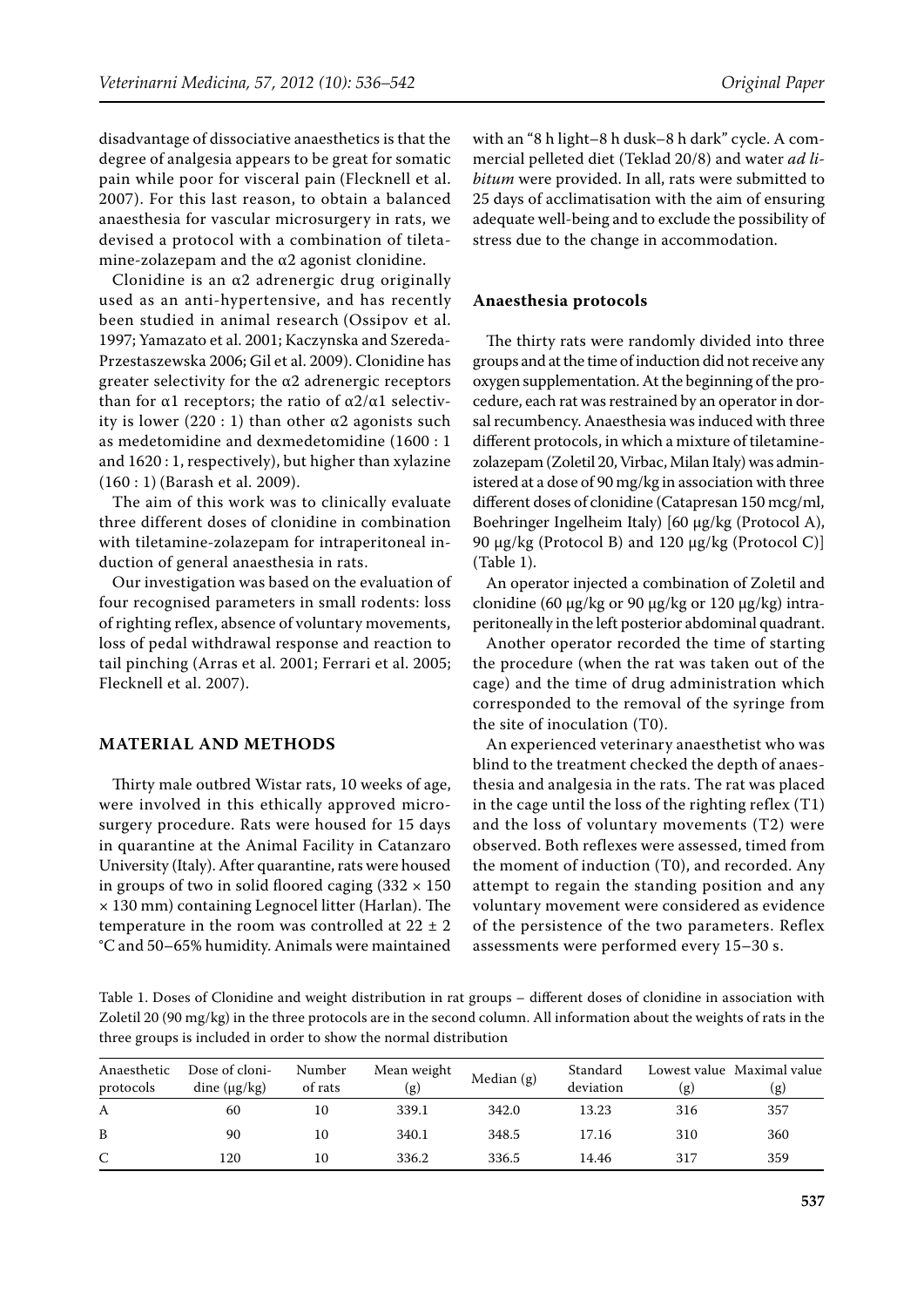For the pedal withdrawal reflex, the animal's hind limb was extended slightly and the interdigital webbing of the foot firmly pinched. For the tail pinch reflex, the operator used a forceps to pinch the rat's tail in the third distal quarter of the length of the tail for a few seconds. Both reflexes were evaluated according to previously described procedures (Ferrari et al. 2005) and following their absence, the rat was submitted to experimental vascular microsurgery, approved by the Italian Health Ministry.

To exclude the possibility that anaesthetic combination effects were affected by the time of administration (morning or afternoon), the combination was administered either in the morning (9.00 a.m.; in five rats of each group) or afternoon (2.00 p.m.; in the other five rats for each group).

After the surgical procedure, all rats were submitted to euthanasia (Tanax, Intervet, Italy) according to Italian Health Ministry recommendations.

#### **Statistical analysis**

Statistical tests were used to evaluate the influence of weight and clonidine dose on the time required for the loss of the righting reflex (T1), voluntary movement (T2), the pedal withdrawal response (T3) and pinching of the tail (T4).

The recorded data were analysed using the following methods: ANOVA (analysis of variance) was used to compare means when homoscedasticity and normality could be assumed; the Bartlett test was used to verify the homoscedasticity; and the Shapiro-Wilk test to verify the normal distribution of data and residuals, both necessary conditions for ANOVA. When homoscedasticity was rejected, the Kruskal-Wallis test was used instead to make the comparisons between central tendencies. The significance level was set at  $P < 0.05$  in all tests.

## **RESULTS**

#### **Weight**

To exclude the influence of rat weight on the final result a comparison was made using an ANOVA method, which did not reveal any statistically significant differences between the three groups ( $P = 0.665$ ). The weight of rats in the three groups had a homogeneous distribution, with no statistically significant difference. The average weight was 339.1 g in the first group (Protocol A), 340.1 g in the second group (Protocol B) and 336.5 g in the third group (Protocol C). The medians of the three groups were 342 g, 348.5 g and 336.5 g, respectively, while the largest standard deviation was found in the second group (17.16) in which the minimum value recorded was 310 g and the maximum was 360 g (Table 1).

#### **Loss of righting reflex (T1)**

The loss of the righting reflex was not affected either by weight  $(P = 0.31)$  or by different doses of clonidine  $(P = 0.405)$  (Figure 1).

The Bartlett test was used to confirm data homogeneity; no significant differences were observed  $(P = 0.28)$ . The presence of outliers meant that the residuals did not follow a normal distribution (Shapiro-Wilk test,  $P = 0.0048$ ), but the homogeneity of the variances allowed us to confidently accept the validity of the results.

Accepting that the weight did not affect the T1 according to the Kruskal-Wallis test  $(P = 0.545)$  we were able to affirm that the protocol had no effect on this reflex. The loss of the righting reflex (T1) occurred faster in group C with a mean value of 2:38 min.

## **Absence of voluntary movements (T2)**

The weight of the rats and the different doses of clonidine did not influence the time required for the absence of voluntary movements (Figure 1). As in the previous case, homoscedasticity was observed (Bartlett test  $P = 0.36$ ), but no normal distribution (Shapiro-Wilk test  $P = 0.03$ ). The lack of normality was again due to the presence of an outlier. If this is omitted from the analysis, the same result holds and normality can be accepted (shapiro test *P*-value 0.97). If we do not omit the outlier and consider no effect of weight, the Kruskal-Wallis test confirmed the absence of effect of the doses of clonidine  $(P = 0.61)$ .

T2 was lowest in group C, in which the average and median values and the standard deviation were 3:28 min, 2:01 min and 2:49 min, respectively.

## **Loss of pedal withdrawal response (T3)**

Assessment of the loss of the limb retraction reflex did not include data from rats in group A,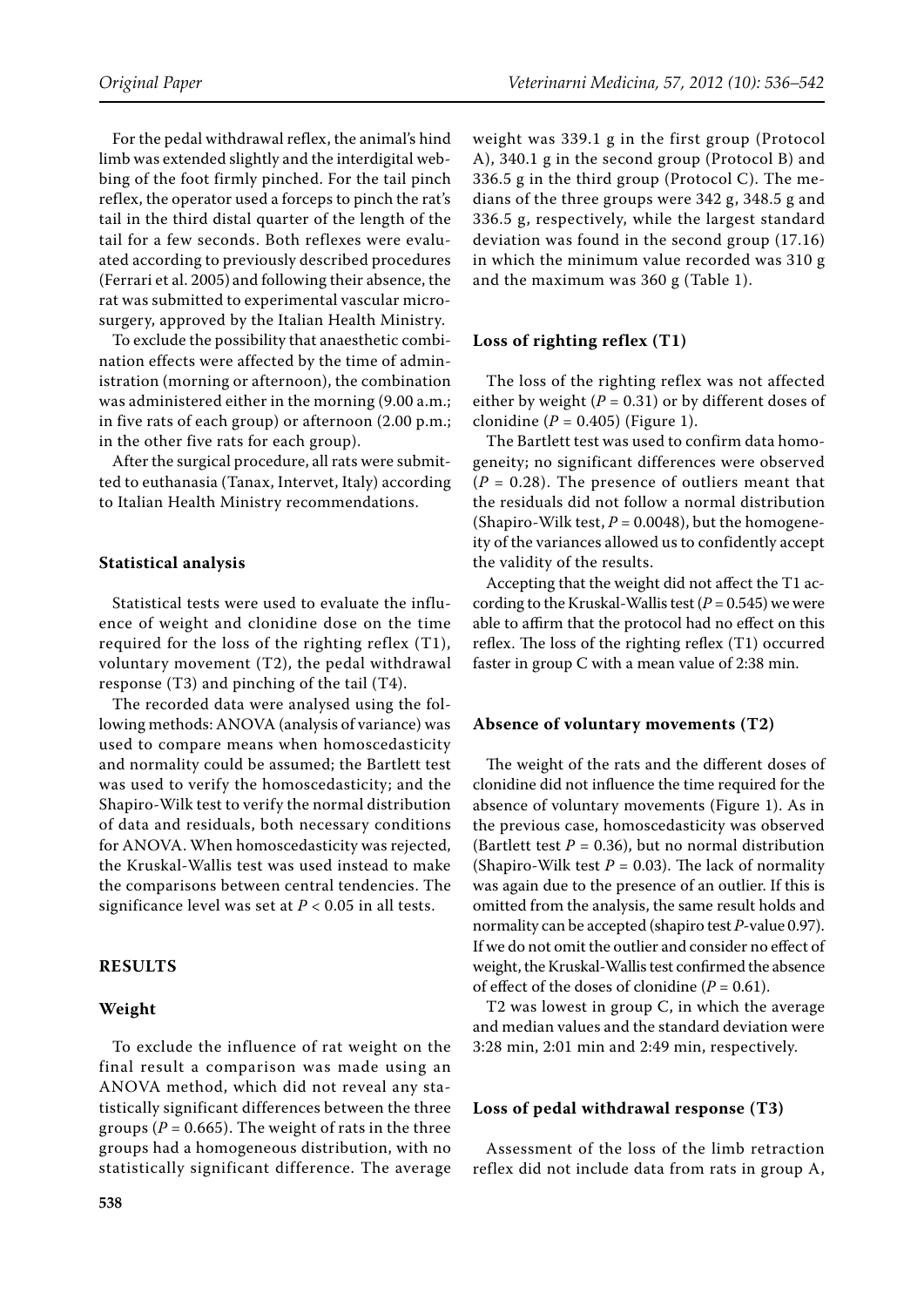because only two patients showed the loss of this reflex.

Comparison of the data obtained using Protocols B (clonidine 90  $\mu$ g/kg) and C (clonidine 120  $\mu$ g/kg) showed no statistically significant differences (*P* = 0.098) (Figure 1).

The most rapid loss of this reflex was observed in patients of Protocol B. The normal distribution of the data was confirmed by the Shapiro-Wilk test  $(P = 0.15)$  and homoscedasticity by the Bartlett test  $(P = 0.21)$ .

#### **Pain sensibility tested by pinching the tail (T4)**

The comparison was made between group B and C, because rats in group A did not lose this reflex. Homoscedasticity ( $P = 0.22$ ) and the normal distribution of residuals ( $P = 0.45$ ) were confirmed by the Bartlett test and Shapiro-Wilk test, respectively.

No reaction to tail pinching was observed in group B after an average time of 21:43 min, while in those of group C the same reflex was lost after an average time of 52:41 min. A significant difference was observed between groups (*P* < 0.001) (Figure 1), although one rat in group B was excluded from the study due to the presence of a mild and abnormal reaction to the pain test.

#### **Other data**

The average length of surgery was 1:32:02 h in the group of Protocol B, and 2:09:06 h in the group induced with Protocol C, but these data were not subjected to any statistical analysis because they were directly influenced by the capacity and the ability of the different surgeons.

An additional anaesthetic bolus of Zoletil was administered to nine subjects, five of which were



Figure 1. Temporal boxplots of the different clinical evaluations  $(T1 = loss$  of righting reflex;  $T2 = abs$ ence of voluntary movements;  $T3 =$  loss of pedal withdrawal response;  $T4 =$  pinching the tail) in the three groups of study. Time in minutes is on the y-axis and the different protocols (Protocol A; Protocol B; Protocol C) are on the x-axis were reported. In the T3 boxplot only two rats of Protocol A showed the loss of pedal withdrawal response and they were not considered for the statistical analysis; while no rats from this same group showed the loss of reaction to the tail pinching. Significant differences (\**P* < 0.05) was detected relative to T4 evaluation between B and C; ° = outliers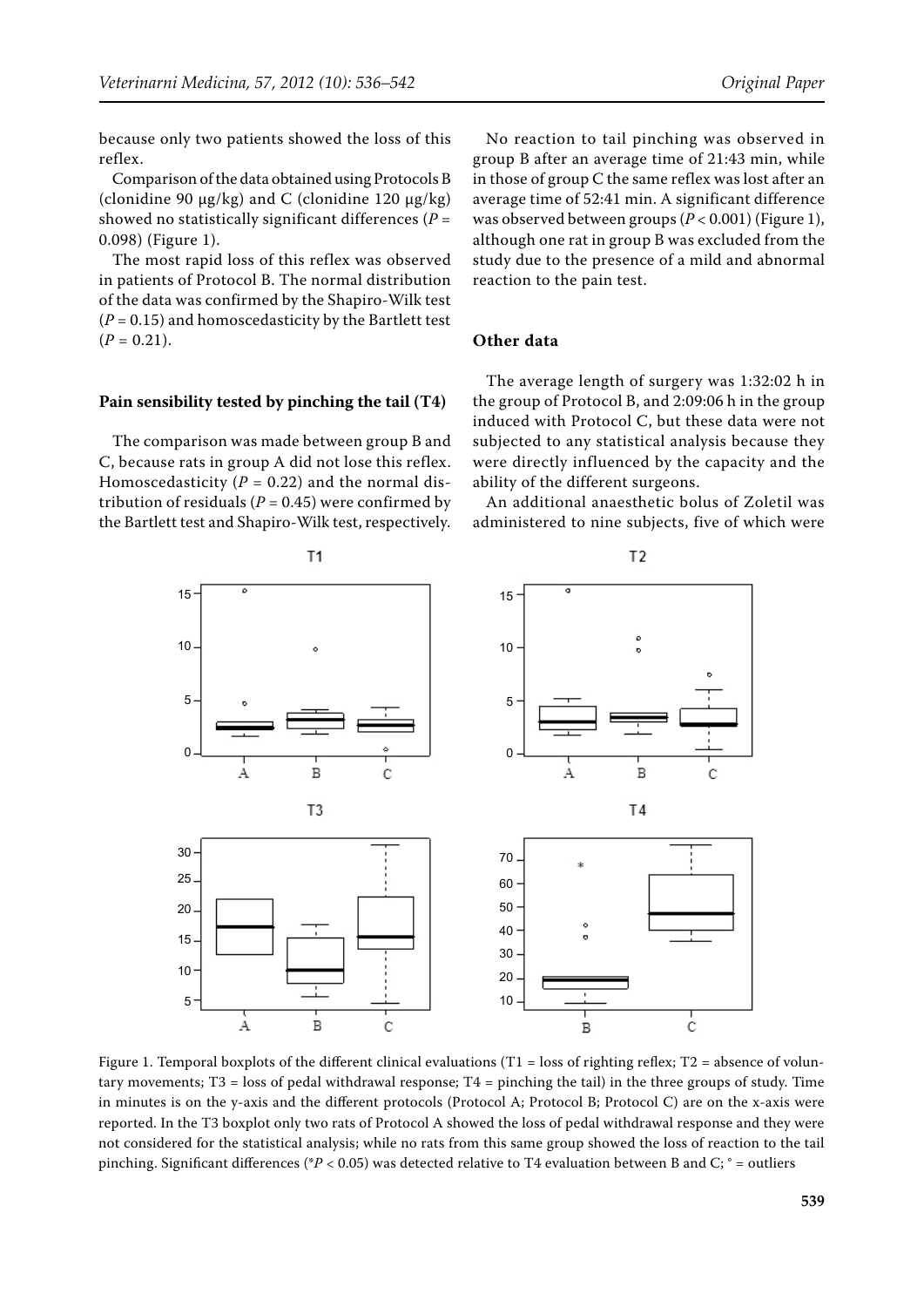induced by Protocol B (clonidine 90 μg/kg) and four by Protocol C (clonidine 120 μg/kg).

## **DISCUSSION**

The aim of this study was to evaluate three different doses of clonidine in association with Zoletil for general anaesthesia induction in rats. The choice of dose for each drug was carefully calculated after close evaluation of the specialised literature. In particular, a dose of 90 mg/kg of Zoletil 20 is justified by previous studies, in which lower doses have not ensured an adequate plane of surgical anaesthesia (Arras et al. 2001). Indeed, Arras et al. (2001) showed that 80 mg/kg of tiletamine/zolazepam (Telazol) in association with xylazine (20 mg/kg) were associated with a moderate safety margin; and afterwards Saha et al. (2007) observed that a single intramuscular dose of 60 mg/kg of tiletamine/ zolazepam (Telazol) required a supplementary dose of 30 mg/kg.

The three different doses  $(60-90-120 \text{ of } \mu\text{g/kg})$ of Clonidine were selected with close reference to the study performed in rats by Ossipov et al. (1997). Ossipov et al. (1997) observed that intrathecal administration of clonidine showed the maximal possible effect (MPE) at a dose of 100–200 μg; this value was interpreted by the authors as the clonidine plateau for pain control. Moreover, previous studies established an anti-allodynic action of clonidine at lower doses (20–60 μg) (Nichols et al. 1995; Yaksh et al. 1995).

The four parameters evaluated in our study to investigate the plane of surgical anaesthesia are widely accepted by the scientific community for clinically evaluating anaesthesia and analgesia status in rats (Ferrari et al. 2005; Flecknell et al. 2007). In particular, the importance of the absence of voluntary movements (T2) was underlined by Flecknell et al. (2007), because together with the T1 it denotes the successful induction of an unconsciousness plane. In contrast to other studies (Taylor et al. 2000; Janssen et al. 2004; Welberg et al. 2006), we decided to evaluate both parameters because T1 signifies the achievement of the first stage of general anaesthesia or stage of "voluntary movement", defined as lasting from initial administration to loss of consciousness; while T2 denotes the overcoming of the second stage or stage of delirium or involuntary movement, in which patients lose any voluntary control (Flecknell et al. 2007).

Moreover, anaesthesia depth and analgesia were evaluated by assessing the loss of the pedal withdrawal response and pinching of the tail in accordance with to other procedures previously described (Ferrari et al. 2005).

After we had demonstrated that the three groups were homogeneous in weight we observed that Protocols A, B and C did not significantly affect T1 and T2; the same is true for T3 values in B and C Protocols. However, it is our opinion that the results obtained for T3 assessment should be reevaluated using a larger number of rats because it might be useful to demonstrate the statistical effect of different doses of clonidine. Ferrari et al. (2005) suggested that the pedal withdrawal was one of the most sensitive indicators for surgical plane in rats.

The only variable that was significantly influenced by the different protocols was T4 "the reaction to tail pinching" (correlated with loss of pain sensibility), tested by applying a painful stimulus to the tail. It disappeared more rapidly in rats induced by Protocol B (Zoletil + clonidine 90 μg/kg). Even if B and C Protocols gave a surgical anaesthesia, the increased clonidine dosage did not allow faster reaching of a painless level. A limited doseresponse effect was previously noted by Ossipov et al. (1997), who showed that the plateau in the dose-effect curve of clonidine was obtained at a dose of 100–200 μg/kg after intrathecal injection. It is the authors' opinion that in our study the plateau of the curve was probably reached when the α2A receptors in the spinal cord were fully saturated, preventing the possibility of an increase in the analgesic effect. Previous studies have demonstrated that the α2A receptor mediates the anti-nociception induced by systemic application of  $\alpha$ 2 agonists, including clonidine and dexmedetomidine (Philipp et al*.* 2002), and that clonidine could suppress the generation of a series of action potentials in tonicallyfiring neurones (TFNs), neurones of the dorsal horn considered to be a key element in the nociceptive processing system (Wolff et al. 2007).

Moreover, the results obtained by Gil et al. (2009) proved the negative influence of  $\alpha$ 1 receptor agonist activity on α2 agonist-mediated analgesia, and if we consider that clonidine is not a highly selective α2 agonist (Chiari et al. 1999; Kaczynska and Szereda-Przestaszewska 2006; Gil et al. 2009), and is not selective for the different sub-types of the α2 receptors(Philipp et al. 2002), we could suppose that the clonidine agonist activity of  $\alpha$ 1A and  $\alpha$ 1B receptors reduces its analgesic efficacy.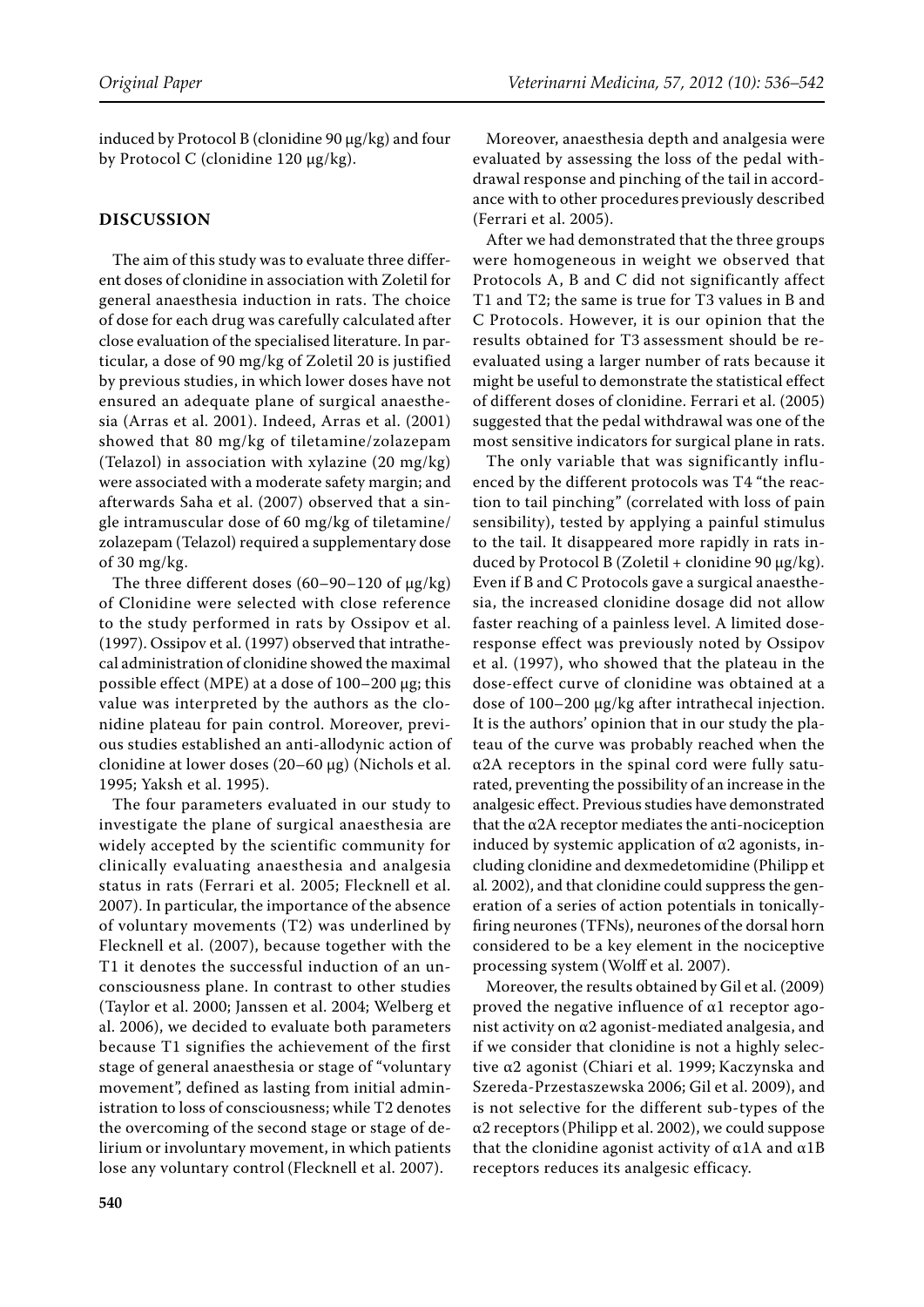It was also reported that  $\alpha$ 2 agonists were unable to exert their action in stressed animals, because they released higher amounts of endogenous catecholamines (Flecknell et al. 2007).

In this regard, rats induced the last day of the experiment could be exposed to higher levels of stress by environmental stimuli, such as the management of the cages for induction of anaesthesia in the other rats. For this reason, handling and anaesthesia induction never took place in the housing room.

Moreover, the rats were accustomed to the manoeuvres of the operator, who cleaned the cages and administered food and water daily.

In conclusion, the induction of anaesthesia with Protocol C provided adequate surgical anaesthesia in rats submitted to vascular microsurgery. However, the most rapid analgesic coverage was observed in the group of rats anesthetised using Protocol B. Increasing the clonidine dose to 120 μg/kg did not lead to a more rapid action of the  $α2$  agonist, probably due to achievement of a dose-dependent plateau, as found in previous studies (Ossipov et al., 1997). Moreover, saturation of α2 receptors and the subsequent activation of α1 should not be ruled out when clonidine is administered as an analgesic-sedative drug (Gil et al. 2009).

#### **Acknowledgments**

Authors thank Dr. Francesco Staffieri (University of Bari, Italy) for his scientific and technical support.

### **REFERENCES**

- Arras M, Autenried P, Rettich A, Spaeni D, Rulicke T (2001): Optimization of intraperitoneal injection anesthesia in mice: drugs, dosage, adverse effects and anesthesia depth*.* Journal of the American Association for Laboratory Animal Science 51, 443–456.
- Barash PG, Cullen B, Stoelting R, Cahalan M, Stock MC (2009): Acute pain management. In: Barash PG, Cullen B, Stoelting R, Cahalan M, Stock MC (eds.): Clinical Anesthesia. 6th ed. Lippincott Williams and Wilkins, Philadelphia. 1487 pp.
- Branson KR, Booth NH (1999): Anestetici iniettabili. In: Adams HR (ed.): Farmacologia e Terapeutica Veterinaria. 1st ed. E.M.S.I., Roma.
- Chiari A, Lorber C, Eisenach J, Wildling E, Krenn C, Zavrsky A, Kainz C, Germann P, Klimscha W (1999):

Analgesic and hemodynamic effects of intrathecal clonidine as the sole analgesic agent during first stage of labor. Anesthesiology 91, 388–396.

- Ferrari L, Turrini G, Rostello C, Guidi A, Casartelli A, Piaia A, Sartori M (2005): Evaluation of two combinations of domitor, Zoletil 100 and euthatal to obtain long-term non recovery anestesia in sprague-dawley rats. Journal of the American Association for Laboratory Animal Science 55, 256–264.
- Flecknell P, Richardson CA, Popovic A (2007): Laboratory animal. In: Lumb and Jones' Veterinary anaesthesia and analgesia.  $4<sup>th</sup>$ ed. Blackwell Publishing, Ames, Iowa. 765–784.
- Gil D, Cheevers C, Kedzie K, Manlapaz C, Rao S, Tang E, Donello J (2009): Alpha-1 adrenergic receptor agonist activity of clinical α adrenergic receptor agonist interferes with  $\mathfrak{a}_2$  mediated analgesia. Anesthesiology 110, 401–407.
- Janssen B, De Celle T, Debets J, Brouns A, Callahan M, Smith T (2004): Effects of anesthetics on systemic hemodynamics in mice. American Journal of Physiology 287, 1618–1624.
- Kaczynska K, Szereda-Przestaszewska M (2006): Clonidine evoked respiratory effects in anesthetized rats. Experimental Physiology 91, 269–275.
- Nichols ML, Bian D, Ossipov MH, Lai J, Porreca F (1995): Regulation of opioid antiallodynic efficacy by cholecystokinin in a model of neutopathic pain in rats. Journal of Pharmacology and Experimental Therapeutics 275, 1337–1345.
- Ossipov MH, Lopez Y, Bian D, Nichols M L, Porreca F (1997): Synergistic antinociceptive interactions of morphine and clonidine in rats with nerve-ligation injury*.* Anesthesiology 86, 196–204.
- Philipp M, Brede M, Hein L (2002): Physiological significance of  $\mathfrak{a}_2$  adrenergic receptor sub-type diversity: one receptor is not enough. American Journal of Physiology 283, 287–295.
- Saha D, Saha A, Malik G, Astiz M, Rackow E (2007): Comparison of cardiovascular effects of tiletaminezolazepam, pentobarbital and ketamine-xylazine in male rats. Journal of the American Association for Laboratory Animal Science 46, 74–80.
- Taylor R, Hayes KE, Toth LA (2000): Evaluation of an anesthetic regimen for retroorbital blood collection from mice. Journal of the American Association for Laboratory Animal Science 39, 14–17.
- Welberg L, Kinkead B, Thrivikraman KV, Huerkamp M, Nemeroff C, Plotsky P (2006): Ketamine-xylazineacepromazine anesthesia and postoperative recovery in rats. Journal of the American Association for Laboratory Animal Science 45, 13–20.